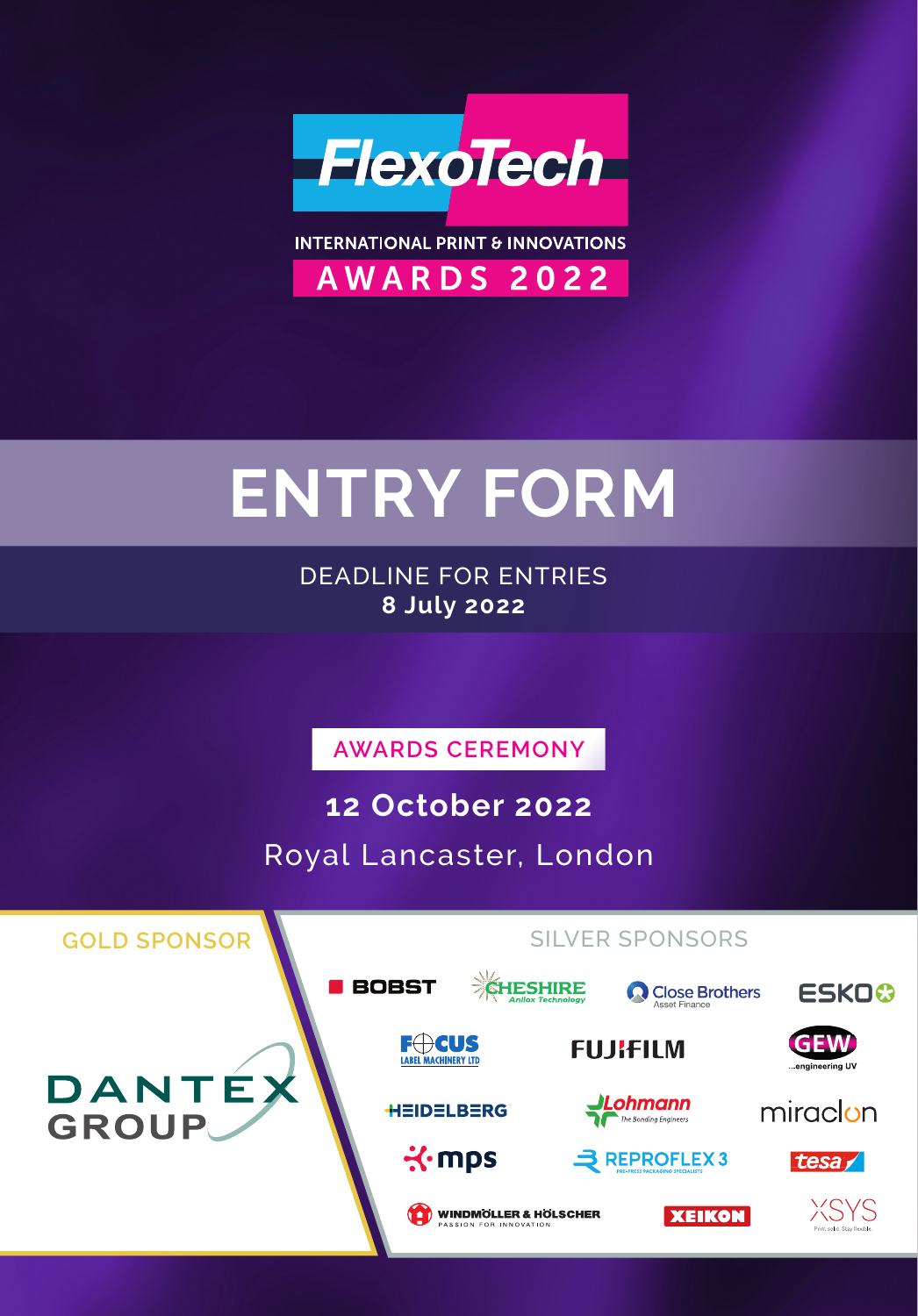**The FlexoTech Awards highlight the great advancements made in flexo by recognising the best efforts in the industry from across the world. Submit your finest work to be honoured at the most prestigious event in the industry's calendar.**

#### **HOW TO ENTER**

There are 14 printing categories, an innovation category and a sustainability category to enter. Just complete an entry form for each item you submit, multiple entries for one category are allowed, as are entries for more than one category.

A separate entry form and run of print for each category is required even if the same print is being entered in more than one category (photocopies are acceptable).

All printed samples must be unconverted, of full press width and include at least three repeat lengths, except corrugated samples where one sheet is sufficient. This should include control strips and registration marks.

#### **RULES**

- 1. Entries must have been produced by the printing company entering the awards.
- 2. No previous winning job may be re-entered from the same or different company.
- 3. All entries must be produced in the 12 months prior to 8 July 2022.
- 4. Entries are for commercial work undertaken by the printing company entering the awards, except promotional print and innovation categories.
- 5. Whitmar Publications reserves the right to use any entries received for marketing and promotional purposes in its magazines and on its website.
- 6. Entrants must have obtained the permission of their customer before entering the competition.
- 7. Whitmar Publications cannot accept responsibility for entries submitted.
- 8. The decision of the judges is final and no correspondence will be entered into.
- 9. Entries received after the deadline will be subject to a flat £50 late fee.
- 10. Entries may be moved to a different category at the discretion of the judges.
- 11. By entering you agree to all technical information being published on the website and in the magazine.

Up to three entries per category are FREE of charge and it is £50 per entry thereafter. Payment must be made by cheque (made payable to Whitmar Publications Ltd), or bank transfer.

Nominated finalists will be announced prior to the awards presentation dinner.

Nominated entries will be reviewed at the dinner and each winner will be presented with an award by the category sponsor.

#### **Please send your entries to:**

**30 London Road, Southborough, Tunbridge Wells, Kent, TN4 0RE**

**CLOSING DATE:** 8 July 2022

- 12. Please submit at least three repeat images of complete web for judging.
- 13. With the exception of labels and corrugated post-print, cut-outs will NOT be considered by the judges.
- 14. The printing company's contact details should be submitted with the entry if it is being entered on their behalf.

#### **AWARDS DINNER**

The awards ceremony will be held on 12 October at the prestigious Royal Lancaster London.

A limited number of tables are available, each for 10 guests, at £2500+VAT per table, individual places  $f$ 250+VAT.

Tables and tickets are now available, to book:

**Visit:** www.flexotechawards.com

**Email:** chloe.w@whitmar.co.uk

**Call:** Chloe Ward - +44(0)1892 779599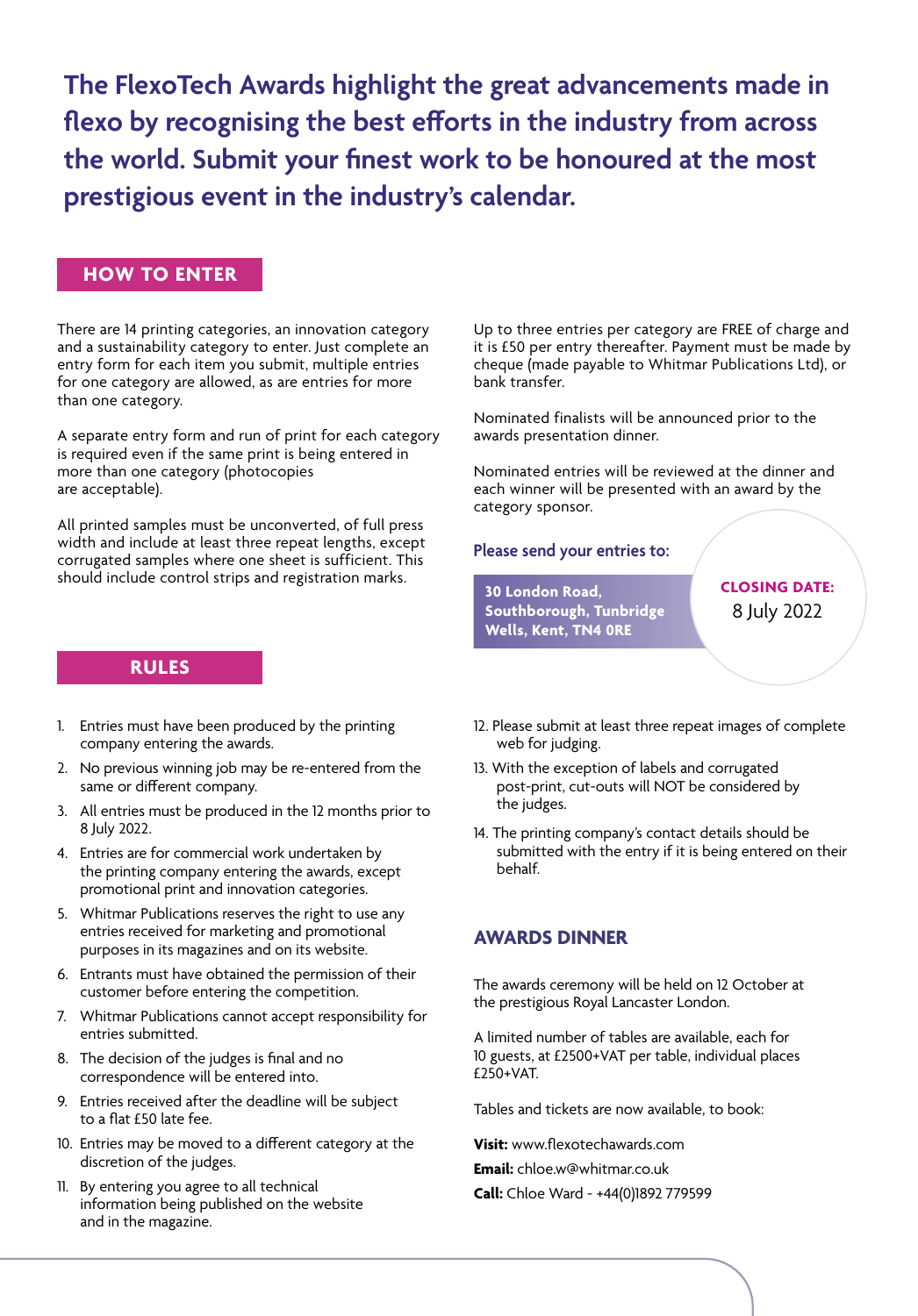# Here's why you should enter

#### **EMPLOYEE MOTIVATION**

Everyone likes being part of a winning team. Achieving recognition in the awards will have a positive effect on staff morale, motivation and retention.

# **NETWORKING OPPORTUNITIES**

Attending the awards gives you the opportunity to build contacts, meet and network with other award participants, businesses and potential customers and partners.

## **ACKNOWLEDGE STAFF AND CUSTOMER LOYALTY**

Attending the awards is an opportunity to thank and reward staff for their contribution to the business, thank customers for their loyalty, and impress prospects with your hospitality.

## **RAISE YOUR PROFILE**

Winning at the FlexoTech Awards significantly raises your company profile and earns respect from your customers and peers.

# **ATTRACT NEW BUSINESS**

Just being nominated improves brand awareness and promotes your business to new customers.

# **FREE MARKETING AND EXPOSURE**

Gain extensive media attention through coverage in the nominee's and winner's issues, the awards website, and pre- and post-awards promotional emails.

Nominees and winners can also use this acknowledgement in their own PR and marketing activities. Such exposure will be sure to help attract new customers and increase respect from existing clients.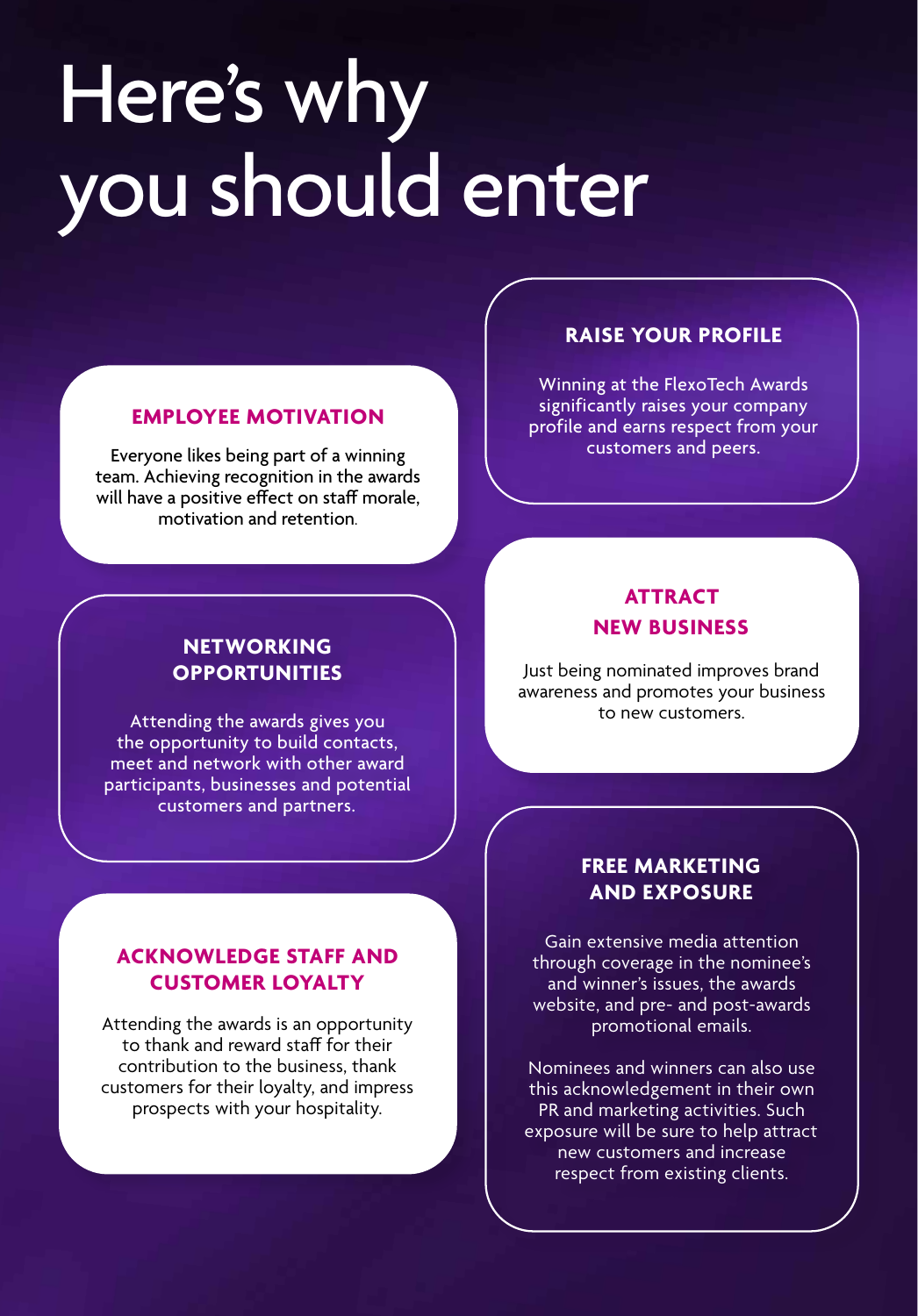

on packaging or labels.

#### **Environmentally sustainable company of the year**

Print companies that can demonstrate their commitment to the environment by implementing policies which reduce waste, emissions or carbon footprint. This could be achieved with investment in infrastructure or management of consumable materials. Entrants should submit a 500 word report which outlines how they meet the criteria of this category, as well as any supporting documents which will help the judges make their assessment.

#### **Best newcomer**

For companies which have not entered the awards before, or in the last five years. (You will need to have entered another category to be eligible)

#### **Best use of ECG**

The best example of using an extended colour gamut print production (fixed palette production). Entries should demonstrate: A) How using ECG has removed the use of all

 spot colours B) Two or more jobs batched together in the

same print run using the same ECG colour set.



#### **Promotional print**

Flexo print produced to showcase the abilities of a printer. (Must be submitted by the printer and can NOT be a commercial job).

#### **Innovation - supplier only category**

New products and services for the flexographic industry which have been launched and are commercially available in the 12 months prior to 8 July 2022. Not eligible for printers.

Please submit sufficient documentation to explain the innovation entry in detail to the judges. This should include a summary (minimum 200 words) supported by product brochures, colour photos, videos (if available), customer testimonials and any other relevant evidence of the entry's merit in advancing the flexographic printing process. If insufficient documentation is supplied, the entry will not be put forward to the judges.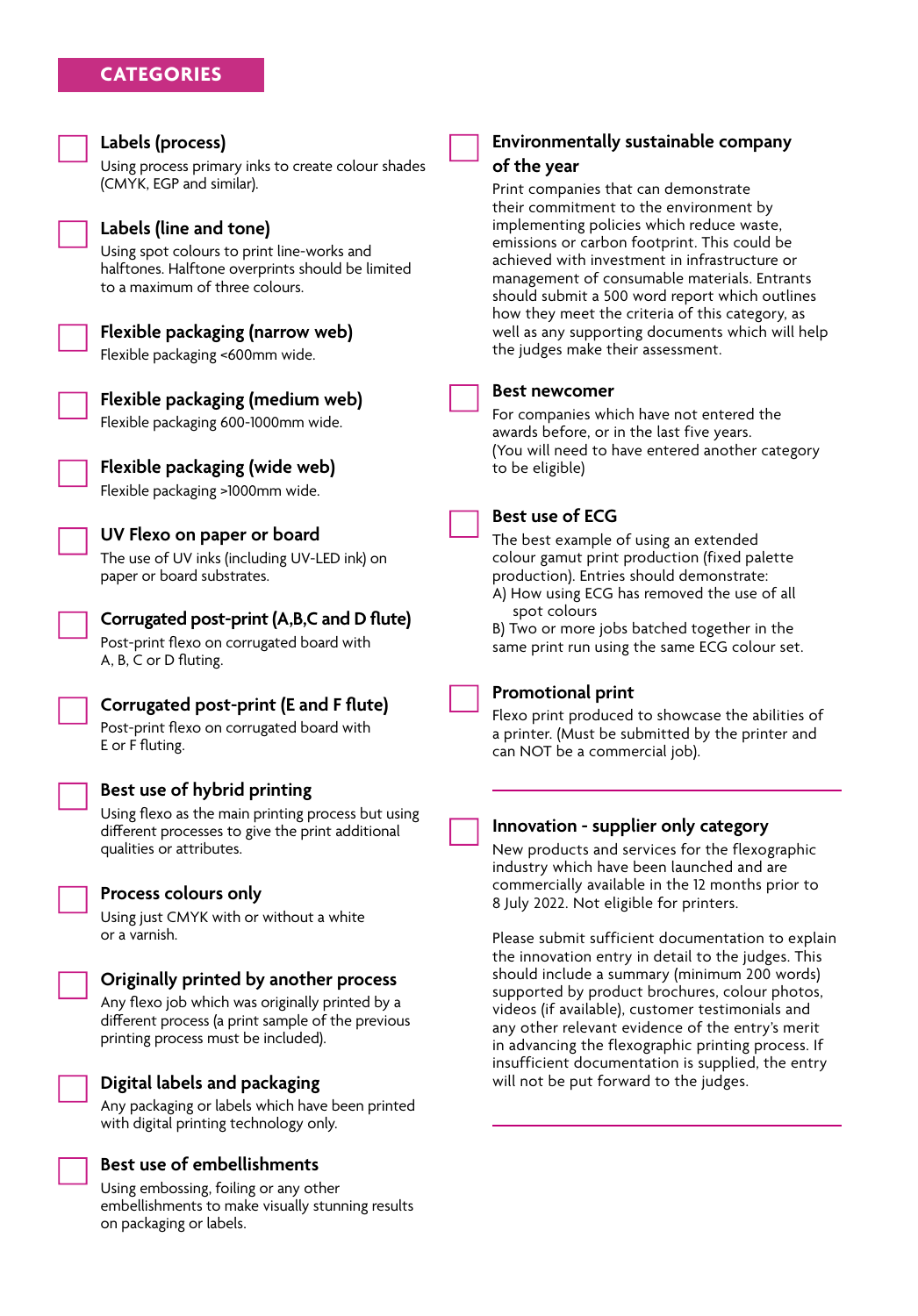# **ENTRY FOR PRINT AWARDS**

| Permission from customer obtained                                       |
|-------------------------------------------------------------------------|
| I would like to register to receive FlexoTech magazine and e-newsletter |
| (Please indicate all equipment, machinery and materials used)           |